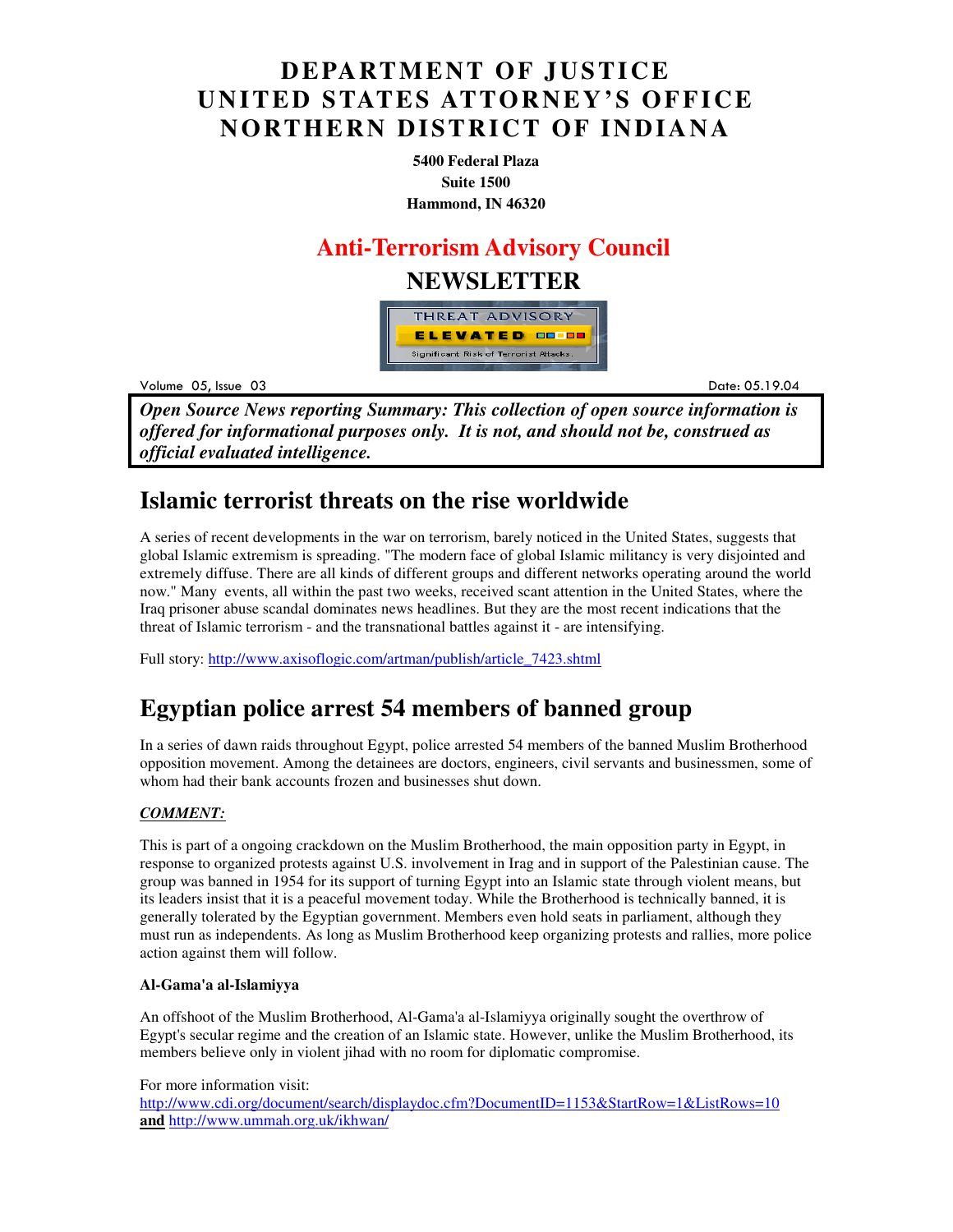# **Web of terror: Radical groups using Abu Ghraib photos, Internet as recruiting tools**

There are many, many sites on the Net with these (Abu Ghraib) images, ranging from message boards to news sites to commentary sites,'' said Laura Mansfield, associate director of the Northeast Intelligence Network, an anti-terrorist Web site based in Erie, Pa. Fomenting hate on the Internet isn't new. The white supremacist site www.stormfront.org, launched in 1995, is "the grandaddy of all the hate sites," according to Emerson College professor Robert Hilliard, who designed the course Hate.com four years ago to teach students about the subject.

Full story: http://theedge.bostonherald.com/lifeNews/view.bg?articleid=27642

# **Virtual camp for killers**

The internet has become a powerful weapon for terrorists raging against the West – one that countries such as Spain and Australia cannot ignore. Terror experts say the internet is now an online training camp, allowing terrorists worldwide to communicate – clandestinely in chat rooms and by publishing their manuals and strategies on websites. "The internet has become a virtual Afghanistan," says Clive Williams, director of terrorism studies at the Australian National University. "They are using the internet as a command and control centre and for discussion of targets like Madrid. The documents show they had been talking about that on the internet since last December," he says.

Full story: http://www.theaustralian.news.com.au/common/story\_page/0,5744,9544574%5E28737,00.html

# **Unification of the "Mujahid Salafist" group and "Attawhid Wal Jihad" group**

According to a message posted on an Islamic website, a unification statement was signed on 24 Rabih Al Awwal, 1425 [May 13, 2003], between Abu Dajana Al Iraqi – Prince of the Salafist Mujahid Group – and **Abu Mussab Al Zarqawi** – Prince of Attawhid Wal Jihad.

Full story: http://www.siteinstitute.org/exposing.asp?id=224

## *PROFILE - Abu Musab al-Zarqawi*





Place of birth: Zarqa, Jordan



Passport: Jordanian Z264958 Aliases: Ahmad Fadil Al-Khalailah, Abu Ahmad, and Abu Muhammad, Sakr Abu Suwayd.

**Abu Mussab al-Zarqawi** is identified as a senior member of the al Qaeda organization and the suspect in the October 2002 murder of USAID representative Laurence Foley in Amman, Jordan. According to sources, al-

Zarqawi provided a 7mm pistol with a silencer, along with \$18,000 in funds, to the triggerman, Salem Saad Salem bin Soued. Zarqawi has a criminal record in Jordan, and was sentenced in absentia to 15 years hard labor for his part in various terrorist conspiracies, including an aborted plot to hit various tourist an religious sites in Jordan during the 2000 celebrations. Other sources in Jordan claim Zarqawi's planned attacks would have involved the use of chemical gas against US and Israeli interests in Amman. Jordanian authorities managed to foil the plot in 1999, and arrested and executed several of the plot's members. Zarqawi managed to escape and reportedly fled to an al Qaeda camp in Afghanistan. While in the al Qaeda camps, Zarqawi was reported to have suffered a shattered leg as a result of the post 9/11 US bombing campaigns. Reportedly, he fled to Iran where he spent several months, despite US administration protests.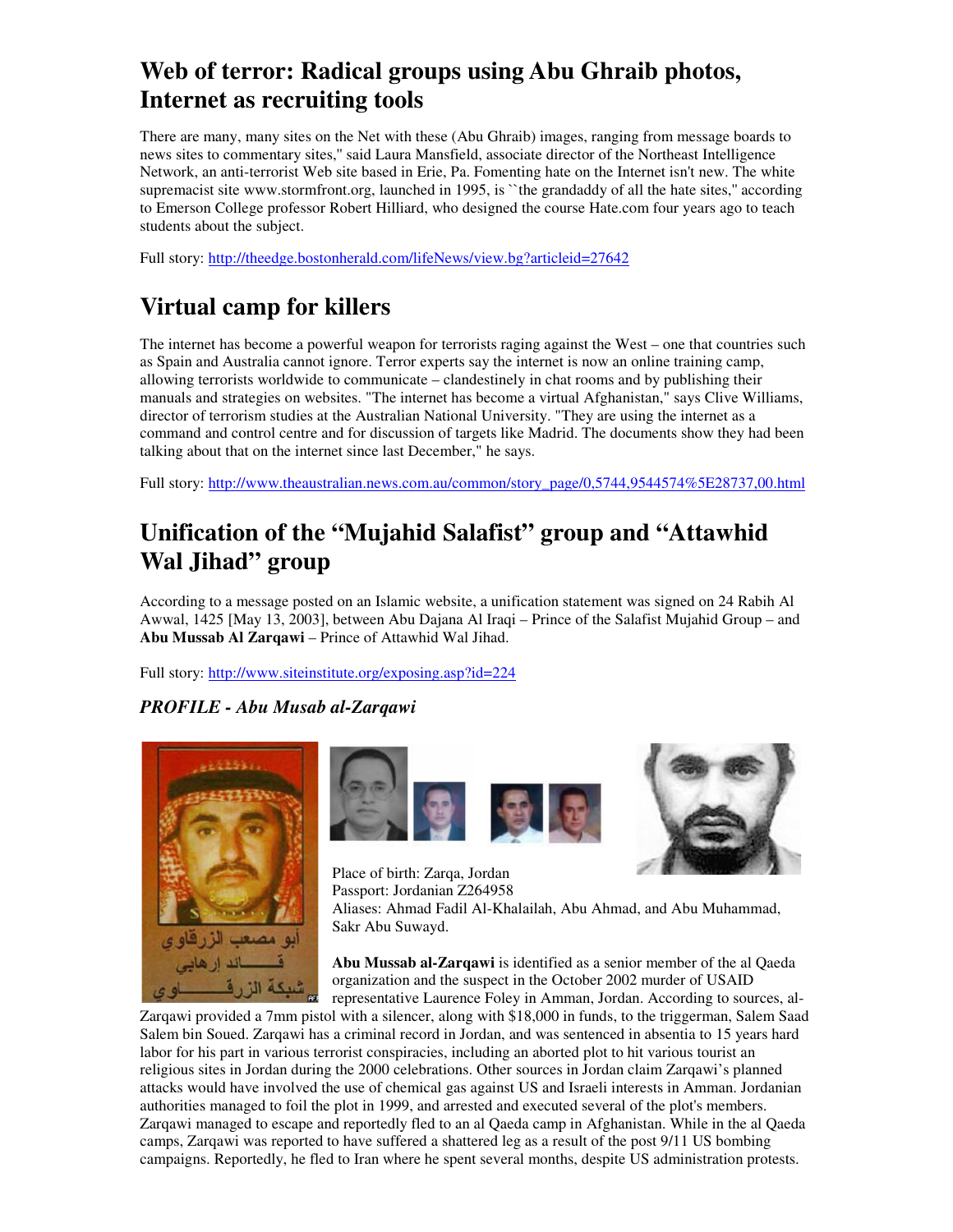Then Zarqawi was identified as entering Iraq, seeking medical treatment for his leg wound. On 31 January, 2003, US Deputy Secretary of State Richard Armitage told a Senate panel that al-Zarqawi was residing in Baghdad. More recently, US Secretary of State Colin Powell used the al-Zarqawi/Iraq connection as ammunition in the US Administration's efforts to solidify their case for war against Iraq. Jordanian officials have publicly disputed the US administration's claims. Identified as one of al Qaeda's top chemical weapons experts, al-Zarqawi has also been linked to Ansar al-Islam, the pro al Qaeda militia that operates out of Kurdish northern Iraq. There are also links the recent al Qaeda cells discovered in England. The English cells appeared to be manufacturing ricin, a deadly poison that al-Zarqawi with which he has experience and interest.

# **Two soldiers exposed to Sarin when roadside bomb explodes**

Two soldiers suffered exposure to the nerve agent sarin when a homemade bomb exploded on a road near Baghdad early Saturday morning, said Col. Jill Morgenthaler, spokeswoman for coalition forces in Baghdad. The sarin came out of a 155-milimeter artillery round that was rigged to the improvised explosive device, she said. The round was "very old, binary and divided into two, which would require the mixing of two chemical components in separate sections of the cell before" the sarin is produced, she said.

Full story: http://www.armytimes.com/story.php?f=1-292925-2925362.php

### *COMMENT:*

Information on the incidents is still evolving and subject to revision over the next several days. Interestingly, but perhaps not surprisingly very few news organizations are posting the information. Of all the news organizations, Fox News has covered the issue more than the others. Fox News had a discussion this morning (5/18/04) whether this was a one time incident (actually two times, since mustard was also found previously) or whether this is part of a ratcheting up in the insurgency. There was also a discussion as to whether the material had never left Iraq or whether it had perhaps been brought back across the border from some other country. Time will likely answer many of these questions.

#### **Related reporting:**

U.S. officials said Monday they are concerned that other sarin-filled munitions may still exist in Iraq - and may not be well marked - after evidence indicated a roadside shell that exploded contained the nerve agent.

Full story: http://apnews.myway.com/article/20040517/D82KIMH00.html

# **Border UAVs to fly in June**

Officials at the Border Patrol, part of the Homeland Security Department's Bureau of Customs and Border Protection, will start using two leased unmanned aerial vehicles (UAVs) on the Arizona/Mexico border next month, an agency official said. The vehicles will be the first UAVs used outside of the military and in operational missions within the country by DHS. They will support the department's Arizona Border Control Initiative announced in March to combat illegal immigration, drug trafficking and terrorist activity in the Border Patrol's Tucson, Ariz., sector, said a top agency official.

Full report: http://www.fcw.com/fcw/articles/2004/0510/web-dhsuav-05-14-04.asp

# **Police Department gives officers a guide for detecting terrorists**

The Police Department has issued a pocket-sized reference card for patrol officers detailing guidelines it says are designed to help them spot terrorists.

The department tells its officers to watch out for people with drivers' licenses from more than one state, passports from more than one country, and identification papers with different names and people videotaping or photographing bridges, tunnels, utilities, landmarks and government facilities.

Full story: http://www.nytimes.com/2004/05/18/nyregion/18tips.html